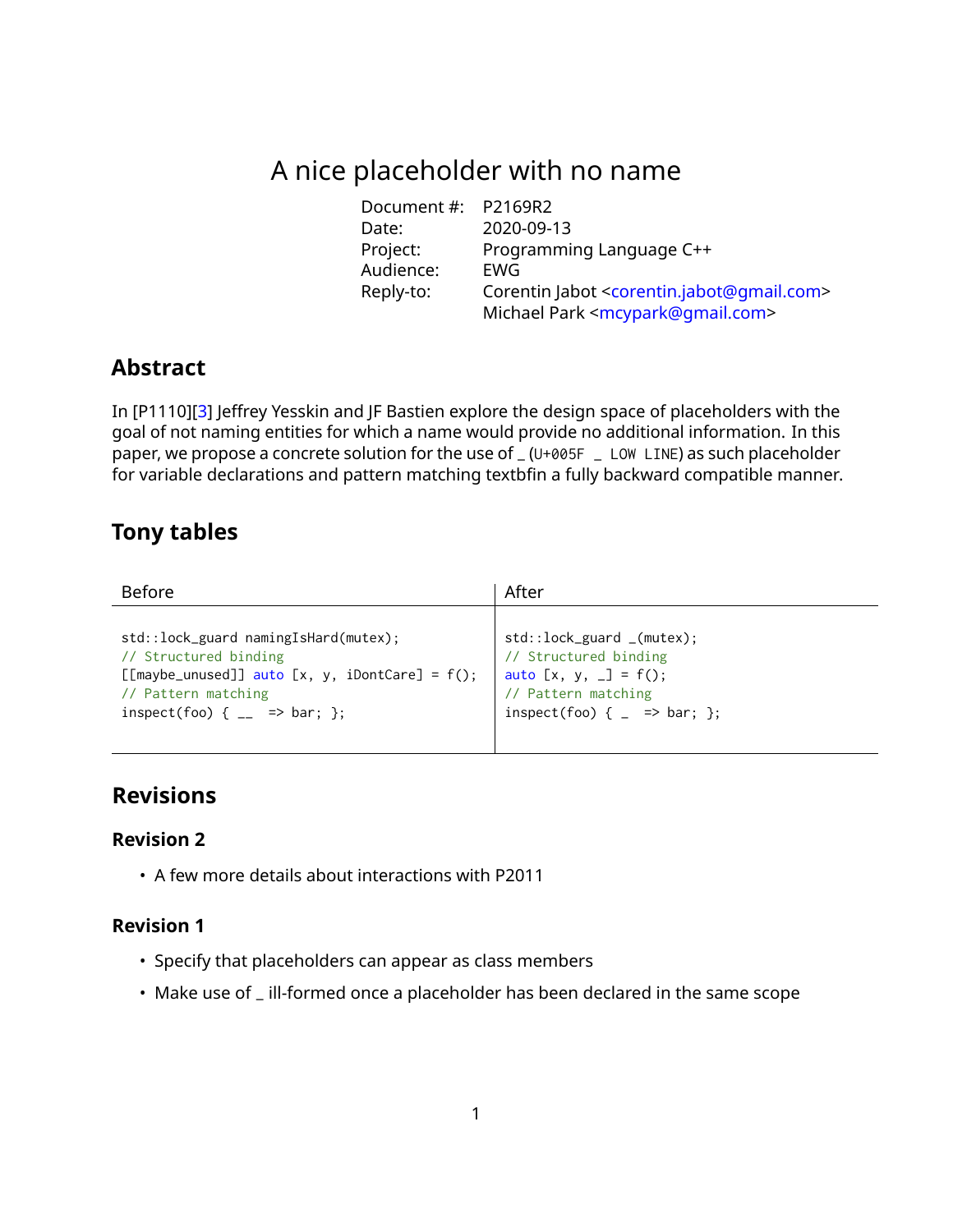# **Motivation**

Both [P1110][\[3\]](#page-6-0), [P1469][\[2\]](#page-6-1) and [P0577][\[4\]](#page-6-2) go over the motivation both for a placeholder syntax in general and the single underscore \_:

• Some variable, like locks, scope\_guard and other RAII objects are only used for their side effects.

std::lock\_guard lock(mutex);

• Some structured bindings may not be used, and we would like a syntax to specify that this is the case. Introducing names for variables that are not used to convey less meaning than \_, which convey the "I don't care meaning". It is furthermore not possible to apply attributes to structured bindings and as such, it is not possible to carry the developer's intent to the compiler. The current wording advises:

> Recommended practice: For an entity marked [[maybe\_unused]], implementations should not emit a warning that the entity or its structured bindings (if any) are used or unused. For a structured binding declaration not marked [[maybe\_unused]], implementations should not emit such a warning unless all of its structured bindings are unused.

• We need a wildcard token for pattern matching. The proposed \_ is, as explained by [P1469][\[2\]](#page-6-1) an industry wide-standard and we believe having a single token \_ for both wildcards and placeholders contribute to make C++ more consistent with itself and with other languages (making easier to teach, etc)

# **Design considerations**

The design as presented in this paper takes the following design parameters into consideration

- \_ is recognized as some kind of placeholder in many existing languages, including go, python, rust, C#.
- \_ is used in existing code and popular frameworks.
- \_ might be defined as a macro function in some files depending on the gettext library.
- \_ already carries the meaning of "I don't want to use this variable". Variables that developers care about have more meaningful names.
- \_ unnamed variables cannot have linkage.
- \_ and \_\_ are similar enough that we should not give meaning to both.
- Tokens are rare, using a different token for placeholder may needlessly restrict the design space for more important features.
- For consistency, we would like to use the same token as the pattern matching placeholder.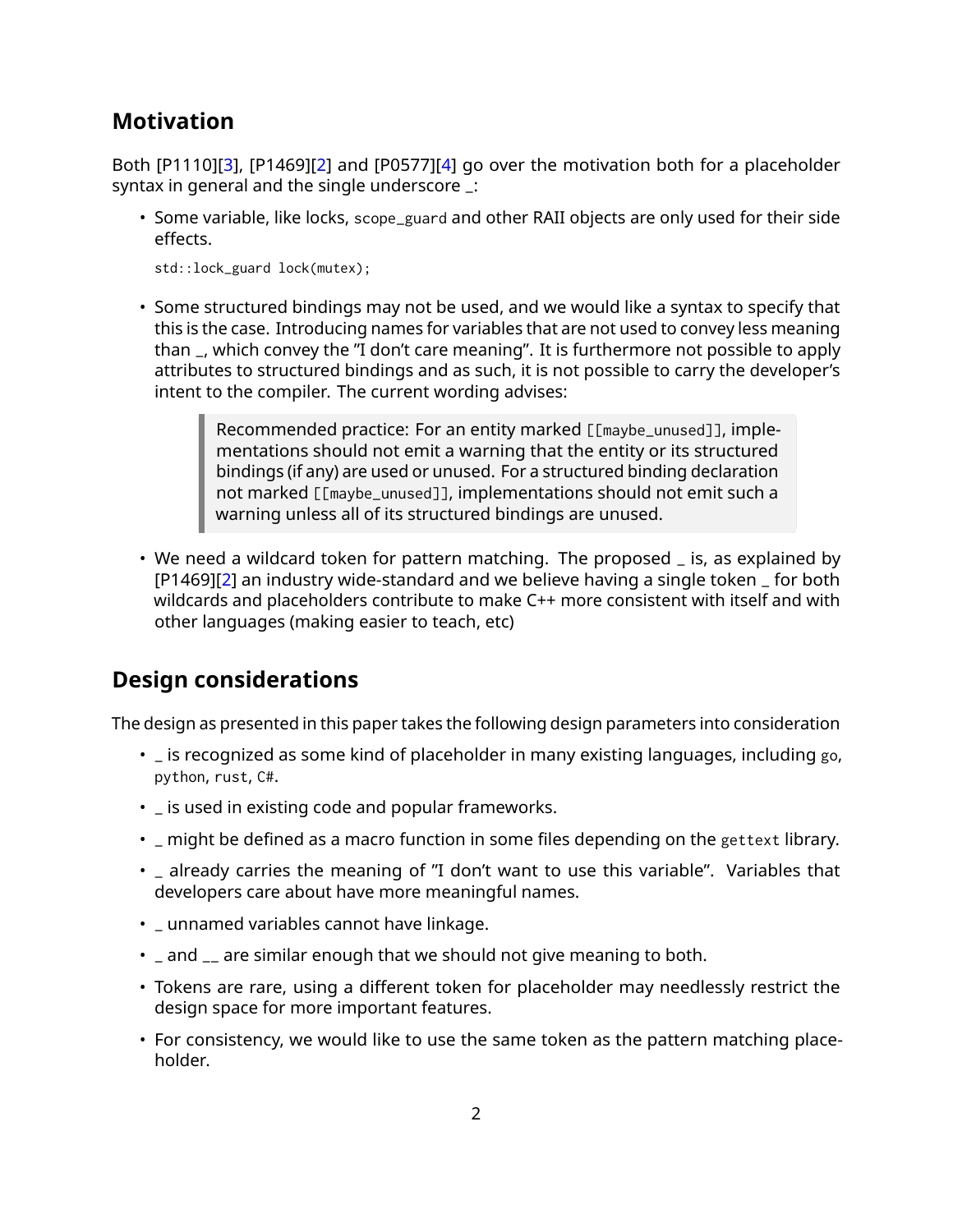#### **Proposal**

We propose that when \_ is used as the identifier for the declaration of a variable, non static class member variable, function parameter name, lambda capture or structured binding. the introduced name is implicitly given the [[maybe\_unused]] attribute.

[ *Example:*

```
auto = = foo(); // equivalent to [[maybe_unused]] auto = = f();
```
*— end example* ]

When a variable, function parameter, non-static class member variablem, structured binding or lambda capture is introduced by the identifier \_ at function scope, or at namespace scope within the purview of a module implementation unit, it can redefine an existing declaration, [basic.scope.declarative] in the same scope. After redeclaration, if the variable is used, the programm is ill-formed.

[ *Example:*

```
namespace a {
    auto _ = f(); // Ok, declare a variable "_"
    auto = f(); // error: "\overline{\ }" is already defined in this namespace scope
}
void f() {
    auto = 42; // Ok, declare a variable "\frac{1}{2}"
    auto = 0; // Ok, re-declare a variable "\cdots"
    {
        auto = 1; // Ok, shaddowing
        assert(- == 1); // 0k
    }
    assert( = == 42 ); // ill-formed: Use of a redeclared placeholder variables
}
```
#### *— end example* ]

In contexts where the grammar expects a pattern matching pattern, \_ represents the wildcard pattern.

```
inspect(i) {
   0 \implies 0;= => 1; // wildcard pattern
};
```
#### **Should declaring variables called \_ be deprecated?**

This paper does not propose to deprecate variables called \_, as a few frameworks have legitimate and widely deployed usages of it (see the section about google mock), and a depreciation is not necessary for the well-behaving of this proposal. We do however think that such depreciation may be useful to consider in a longer time frame.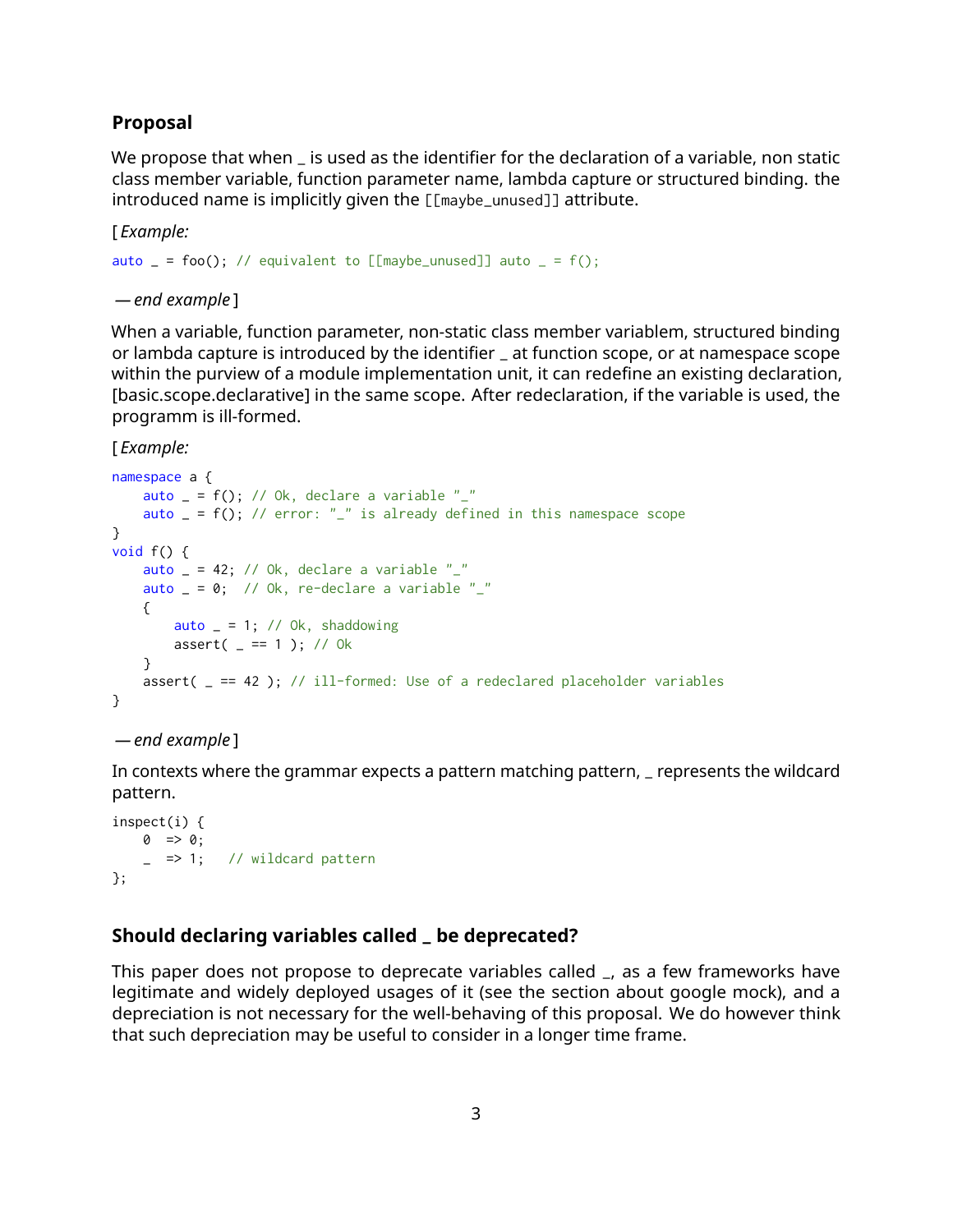### **Alternative Design**

A previous version of this proposal suggested that \_ should refer to the first declaration in scope, but many prefered the approach in this current revision.

### **Pattern matching**

Citing [P1371R0][\[1\]](#page-6-3), \_ can be used as a pattern matching wilcard without ambiguities

Even though \_ is a valid identifier, it does not introduce a name as doing so would result in redeclaration errors in the case where multiple wildcard \_ identifiers are used. It is possible for users to have already introduced \_ as a type or variable name in the same scope where an inspect statement is used. As a highly-visible example, the authors are aware of the use of \_ as a name in the popular "Google Mock" library. Idiomatically this is accessed by introducing \_ into the current namespace or block scope with a using declaration. Using the wildcard pattern in cases like this is unambiguous since the expression pattern requires a ˆ introducer for primary expressions. \_� will always match against an existing name and \_ will always represent the wildcard pattern. An existing \_ name can be used without ambiguity in the matched statement to which control is passed. Naturally, the impact of defining \_ in the pre-processor cannot be predicted or controlled by this paper and is thus liable to result in an ill-formed program.

### **Impact on P2011 and other pipeline rewrite musing**

Placeholders in pipeline rewrite have a "Bind to this" semantic rather than a "I don't care" semantic. As such, these proposals could use a different syntax. However, there are no syntactic ambiguities between the two features, P2169 impacts only declarations, not expressions.

Independently of P2169, P2011 makes the following ambiguous

 $int_{ } = 0$ ; // Not a placeholder f()  $|> g(-, -);$  // placeholder or variable ?

This is simply resolved by having \_ always be a placeholder in pipeline expression, and any \_ variable can be access either through a reference or by wrapping it in parentheses.

```
int_{-} = 0; // Not a placeholder
auto & placeholder = _{-};
f() |> g(, placeholder); // OK
f() |> g(-, (-)); // OK
```
And so,

- There are no adverse synergies between this proposal and pipeline rewrite
- There are no adverse synergies between this proposal and pattern matching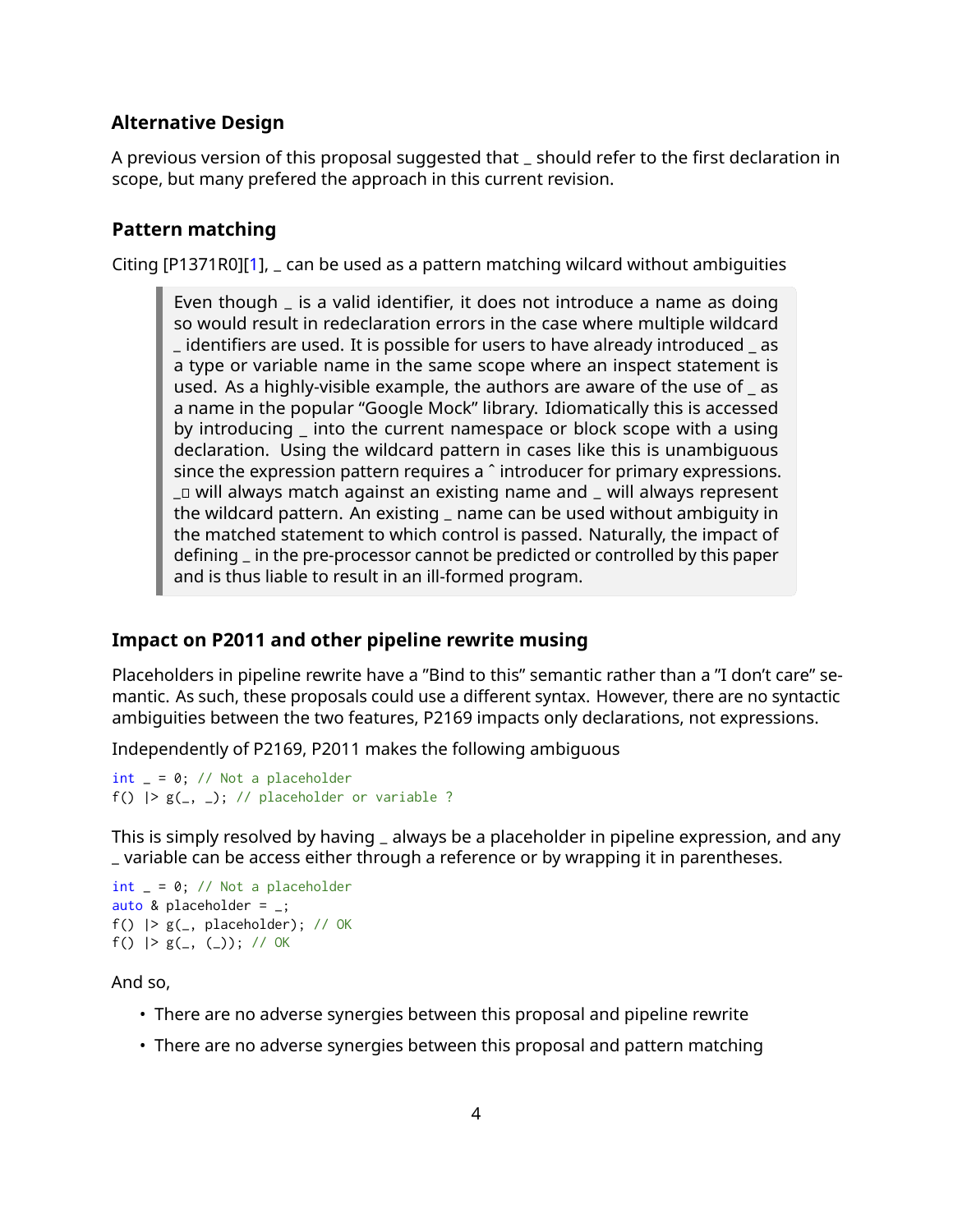• This proposal and pattern matching use the \_ token for similar semantics ("don't care"), whether the pipeline rewrite has a different semantic ("bind to this argument"). However, both are placeholders and an argument can also be made to use the same syntax in both context, it really boils down to what we think is less surprising.

## **Impact on existing code**

#### **Google Mock**

Google Mock appear to constitute the most common use of the identifier. With this proposal, Google Mock continues to work. Variables named \_ may shadow the testing::\_ global variable introduced by google mock:

```
namespace testing {
   const internal::AnythingMatcher = = {};
}
```
Because the proposal limits the use of placeholder to function scope (because of linker considerations), there is little risk that increased use of \_ causes shadowing issues for users of this framework.

It is possible to use the feature proposed in this paper along with google mock as long as the using namespace testing; appears before any declaration of \_ in that code.

[Compiler explorer link](https://godbolt.org/z/EghbHF)

#### **Gettext**

Some projects using Gettext define \_ as a function-like macro.

```
# define _(msgid) gettext (msgid)
```
It is important to know that this is not provided in any gettext header. It is also technically undefined as the \_ is reserved at global scope. But, regardless, defining this macro would not prevent the use of the proposed syntax, as \_ is only expanded by the preprocessor in this case if followed by parentheses:

```
constexpr const char* gettext(int) { return nullptr;}
#define _(msgid) gettext (msgid)
int main() {
   constexpr auto = -(42);
   auto = 42;
   static\_assert( == nullptr);}
```
[Compiler explorer link](https://godbolt.org/z/FRFg9-)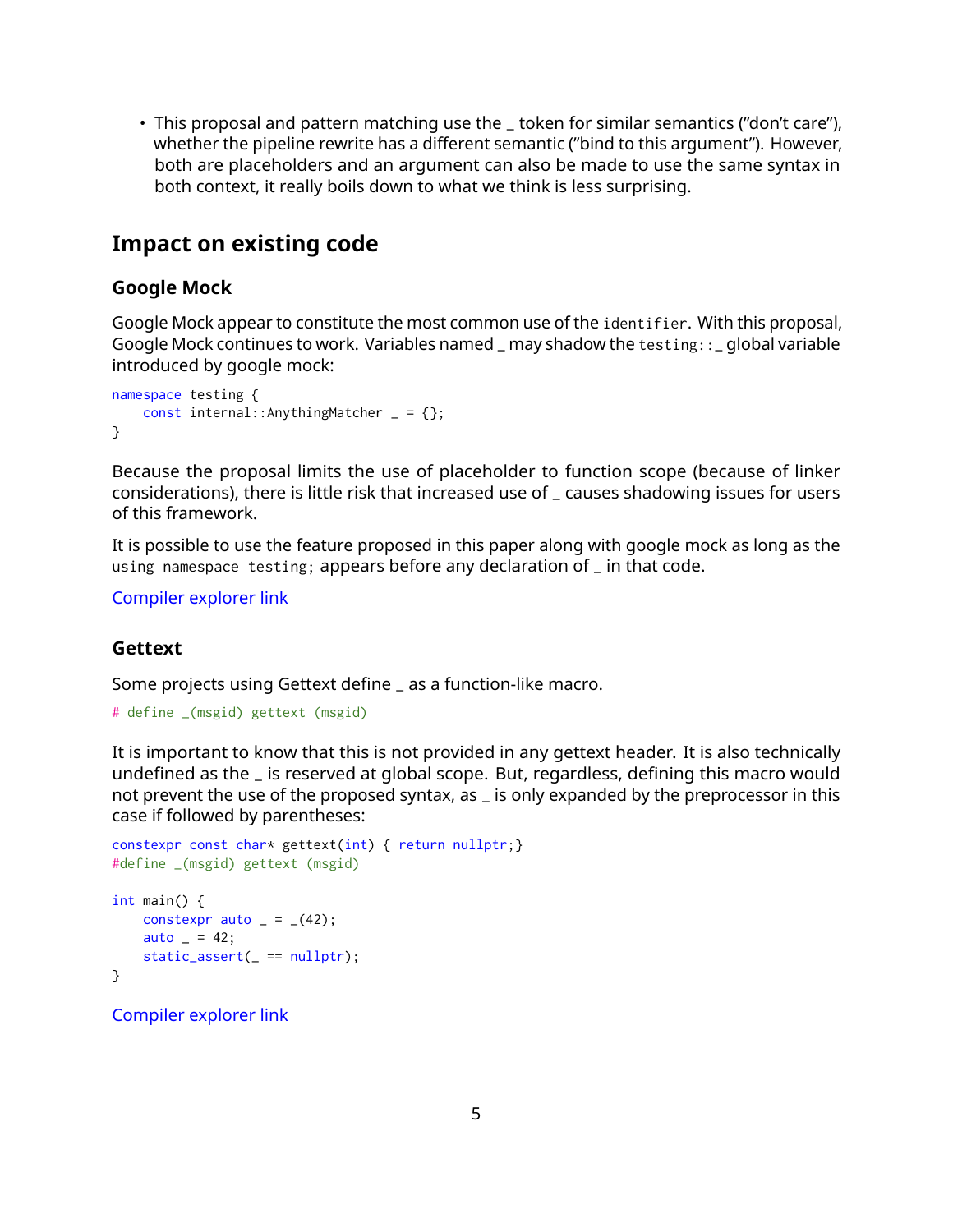# **Implementation**

R0 of this proposal has been implemented in Clang and the implementation is available on [Compiler Explorer.](https://godbolt.org/z/5lmnfN)

The implementation consists of ignoring existing \_ variables in the same scope when declaring placeholder variables. Note that name lookup is not affected by this proposal, some variables are simply skipped over based on their name. The variables otherwise conserve their name for diagnostics purposes.

The current version of this proposal can be emulaterd with the -Werror flag [Compiler Explorer.](https://godbolt.org/z/_C6X7L)

## **Wording**

// TODO

# **Rebuttal some wilder ideas explored by P1110**

[P1110] explores the different places where a placeholder may be used.

### **Enums**

The code on the left (P1110) can be written in standard C++ in a way that expresses the intent as clearly, if not more.

```
enum MmapBits {
    Shared,
    Private,
    \overline{\phantom{a}}_,
    Fixed,
    Rename,
    //...
};
                                                           enum MmapBits {
                                                               Shared,
                                                               Private,
                                                               Fixed = Private + 3,
                                                               Rename,
                                                               //...
                                                          };
```
## **Concept-constrained declarations**

The following example from P1110 is a historical artifact as C++20 uniformizes auto for this purpose.

```
template<Integral __ N> class integral_constant { ... };
Numeric multiplyAdd(Numeric __ x, Numeric __ y, Numeric __ z) {
   Numeric \Box multiplied = x * y;
    return multiplied + z;
}
```